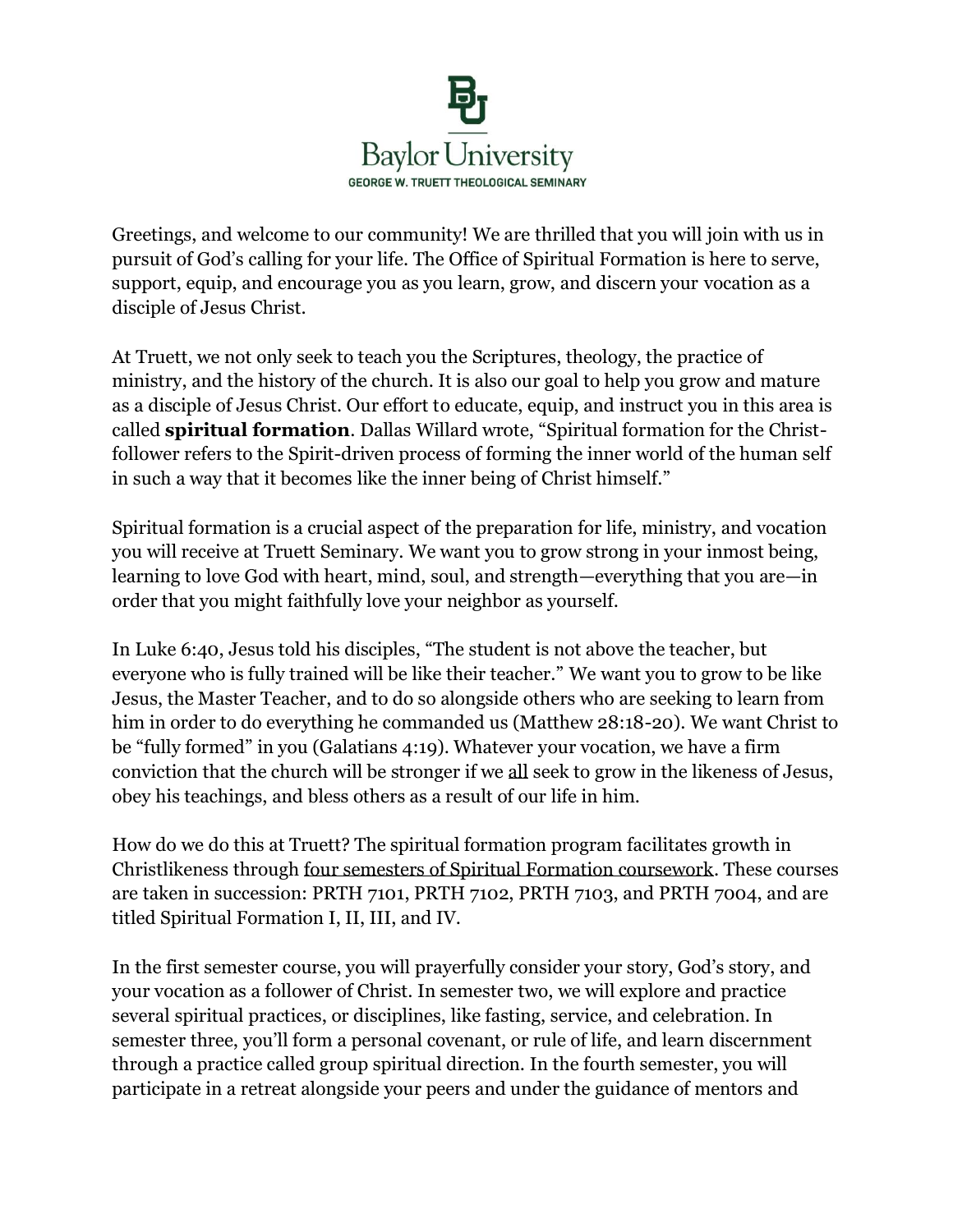your instructors.

At the outset of these courses, each class is organized into smaller subsets called Covenant Groups. In your covenant group, you will practice Christian community alongside fellow students, mentors, and instructors. You will be challenged intellectually to think carefully about the spiritual life and to form a theology of discipleship. You will discuss assigned readings. In your covenant group, you will reflect upon and clarify how you pursue God now, and how you will do so in the future. Ideally, you will remain with the same group over your four semesters of Spiritual Formation coursework.

**In order to assist us in connecting you with other students in your spiritual formation courses, please complete the [Covenant Group Placement](https://nam02.safelinks.protection.outlook.com/?url=https%3A%2F%2Fmx.technolutions.net%2Fss%2Fc%2Fgsby7xed_Q9kJKoUKuDGdEX6AAblOGpDhbyjw_5AogavLp2-J_dGpqdK7YlwT5fb4gRRSvOLDd1QWRp1SUIkvfO7UTbbgR7qucB-0XJB4x0ViiLozNwng6c3Wr80TzeU0zcVsCOy8ldG8_Hv4WKXNmWVoMmFoQwjOcl0D1p9Vec0d5DzL40zBg8V1AVt8AiH%2F33o%2FZEJYy--RRTWwhIQu2ZXYiA%2Fh2%2FAVEotNJGtJZXYyCy0-qUHrFS80ygAySfG7umS4aWCck&data=01%7C01%7Cmaxcey_blaylock%40baylor.edu%7C5f3f9105b7924bf037ca08d82e540d8b%7C22d2fb35256a459bbcf4dc23d42dc0a4%7C0&sdata=SN%2FFZc1xohVL4K%2F2h03wk6jTBSdx8uCt86FcMIAfMFk%3D&reserved=0)  [Questionnaire](https://nam02.safelinks.protection.outlook.com/?url=https%3A%2F%2Fmx.technolutions.net%2Fss%2Fc%2Fgsby7xed_Q9kJKoUKuDGdEX6AAblOGpDhbyjw_5AogavLp2-J_dGpqdK7YlwT5fb4gRRSvOLDd1QWRp1SUIkvfO7UTbbgR7qucB-0XJB4x0ViiLozNwng6c3Wr80TzeU0zcVsCOy8ldG8_Hv4WKXNmWVoMmFoQwjOcl0D1p9Vec0d5DzL40zBg8V1AVt8AiH%2F33o%2FZEJYy--RRTWwhIQu2ZXYiA%2Fh2%2FAVEotNJGtJZXYyCy0-qUHrFS80ygAySfG7umS4aWCck&data=01%7C01%7Cmaxcey_blaylock%40baylor.edu%7C5f3f9105b7924bf037ca08d82e540d8b%7C22d2fb35256a459bbcf4dc23d42dc0a4%7C0&sdata=SN%2FFZc1xohVL4K%2F2h03wk6jTBSdx8uCt86FcMIAfMFk%3D&reserved=0)**. We will use this information in making assignments to **covenant groups for PRTH 7101**. (*You will use your Bear ID\* to login to the questionnaire, so if you haven't activated it yet you will need to do that first*.)

*Spiritual Formation coursework is required* as part of the Truett curriculum. Why? Spiritual formation is a pillar of your educational experience at Truett. If you have not already done so, please be sure to include PRTH 7101 in your schedule when registering for classes. Registration instructions can be found **[here](https://nam02.safelinks.protection.outlook.com/?url=https%3A%2F%2Fmx.technolutions.net%2Fss%2Fc%2Fgsby7xed_Q9kJKoUKuDGdPhnbxuWpr9WdSIiOYgyWZE6zAZaFToMeAdz5bvPtfzdfhxr9o1yXdB3RT4Ukke5ug%2F33o%2FZEJYy--RRTWwhIQu2ZXYiA%2Fh3%2FDiW3ojNGDm6wZu4-evHyUbkbllt7zGrwJt26_8R8-gc&data=01%7C01%7Cmaxcey_blaylock%40baylor.edu%7C5f3f9105b7924bf037ca08d82e540d8b%7C22d2fb35256a459bbcf4dc23d42dc0a4%7C0&sdata=VKlV%2FdLli5siaf6RMFZ%2FMoAMZkAa6LfePogA%2B75BdwY%3D&reserved=0)** should you need them.

You'll notice that there are two sections of PRTH 7101. There is a Monday section, and a Thursday section. The Monday section is designed for commuter students and is traditionally comprised of those who are taking classes one day per week. The Thursday section is for residential students. The majority of our incoming students should register for the Thursday section. If you have questions about which section to register for, please contact us.

*Spiritual Formation is adjusting in response to COVID-19.*These past few months have been challenging for all of us. It is our intention to return to in-person instruction this fall, connecting in the classroom and in Covenant Groups. We are also discerning ways to accomplish our program goals using available online tools. If you have questions about our approach for this fall, please contact our office. We are happy to help you.

Lastly, the Office of Spiritual Formation is here to serve you. We are here to encourage you, provide spiritual direction, pray for you, and support you as you follow Jesus.

Dr. Angela Reed serves as Director of Spiritual Formation. Rev. Ben Simpson is Assistant Director of Spiritual Formation. Please stop by our office in 208 and get